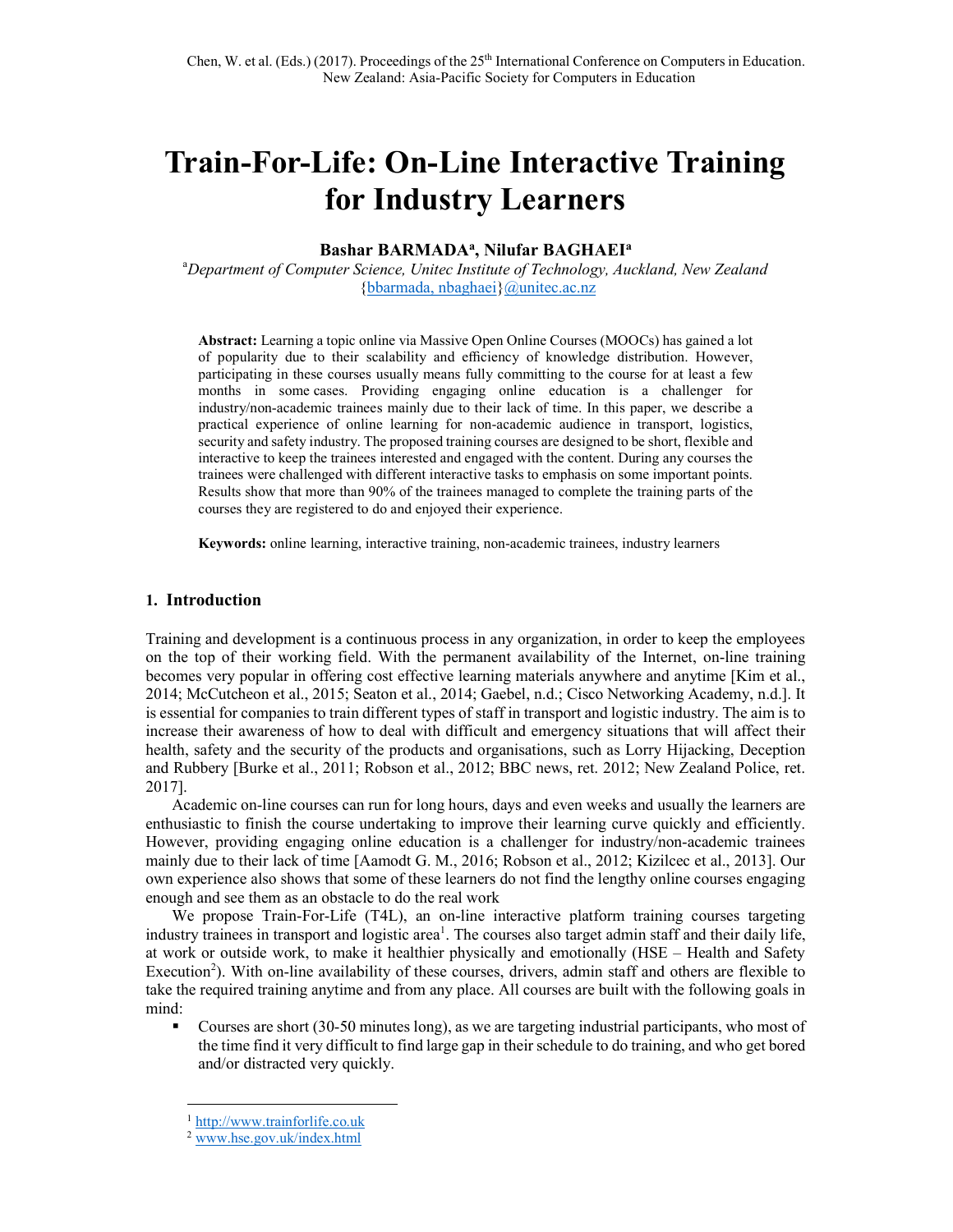- Courses are interactive. Beside simplicity, the courses are built with many interactive features to engage the participant and improve their perceptions (Harris, n.d.).
- All courses are followed by short tests of multiple choice questions to test the understanding of participants.

The research question we are investigating is given the online nature of these short courses and the audience (non-academic industry trainees), will they be able to complete these courses?

This paper is structured as follows. Section 2 presents the T4L platform and gives a brief description of the available training courses, the areas they cover and the mechanism to follow to create new courses. Section 3 describes the interactive methods used in the training courses. The results are presented in Section 4. We conclude by detailing the future work.

# 2. Training Courses

## 2.1 Courses Categories

Train-for-life develops the online training courses according to the following main categories:

- Transport and Logistic: Concentrates on drivers and how to improve their security awareness, for example in case of hijacking and theft.
- Personal Security: Focuses on how to improve the person's own security at work and during everyday life routine, such as scam awareness.
- Security and Protection: Concerns on the safety of individual and the precautions that are needed to be taken, such as manual handling of heavy objects, and robbery response.
- Security Skills: Enhances the skills related to security and various awareness issues, such as conflict and stress management.

## 2.2 Tests

After finishing the learning part of any course and to ensure that the trainee has absorbed the essential concepts, the trainee needs to take a short test of 20 questions maximum with multiple choice answers to complete the course. To maintain the fairness of the test, the questions are chosen randomly from a large bank of questions. The results are recorded in the management system together with other important information such as the date of the test and start/end time of the test. After finishing the test, the trainee can revise the questions that been answered incorrectly, but they cannot change their results. The trainee can take the test of any course as many times as they want, independent of the learning material, until they reach the passing results.

## 2.3 Course Creation Mechanism



Figure 1. The stages of developing the online training courses.

The creation of the courses goes through several stages as illustrated in Figure 1. The stages are summarized as follows: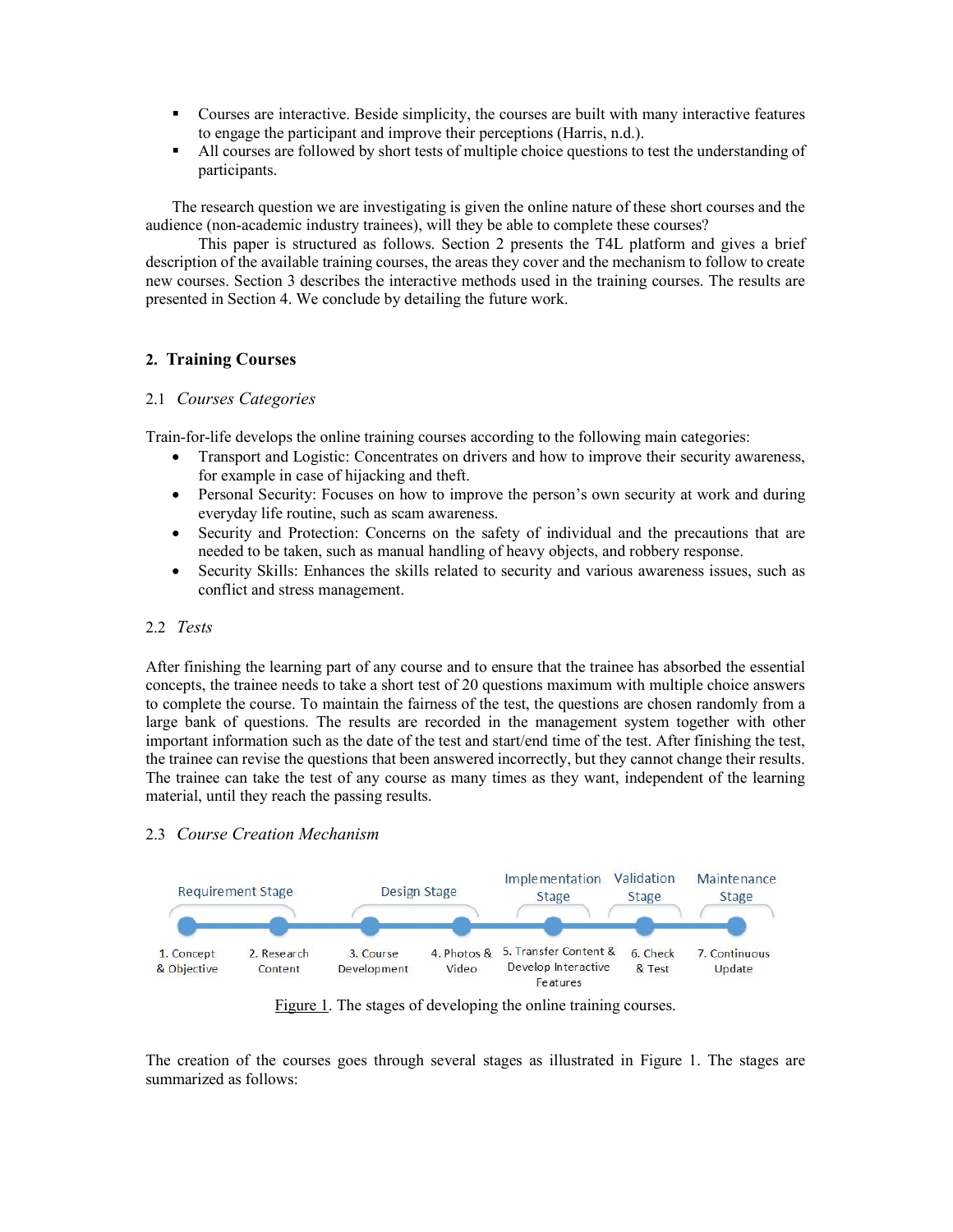#### 2.3.1 Requirement Analysis

Define a clear objective of the course where it gives benefit to the industry and provides training to a large sector of audience, especially if the course targets government concerns and is supported by professional bodies, such as health and safety executive. More thorough research is conducted around the topic and many stakeholders are consulted at this stage to ensure the analysis satisfies the rules and regulation and the content delivers the right information. The interactive parts are also planned to enrich the course and make it more interesting to the type of audience.

#### 2.3.2 Design

The course is divided into several short sections, each section consists of few pages followed by the interactive parts. The content of each page is a mixture of text, images and video, where the text does not occupy more than 33% of the page. Figure 2 shows an example of a used page template. Paragraphs appear sequentially and are synchronized with the images/videos. The reader has the option to hover over any text to view the related image or video. A progress bar indicates to the reader how far they are from finishing the contents of the page.



Figure 2. Example of page template. Example: Conflict Management.

Designing the interactive parts happens at this stage. It involves shooting video clips and taking photos, which are done using professional models, actors and photographer. All video clips and photos are edited then to suit the course under development.

#### 2.3.3 Implementation

Where everything comes together. The course is implemented using PHP, Javascript, and JQuery for the interactive parts, which will be explained below.

#### 2.3.4 Testing and Validation

This includes technical and non-technical verification and validation, and involves customers and different stakeholders for the final acceptance phase.

#### 2.3.5 Maintenance

To ensure that the course is keep fulfilling the requirements of industry and professional bodies, the course is subject to continuous update, especially when feedback starts to come from users.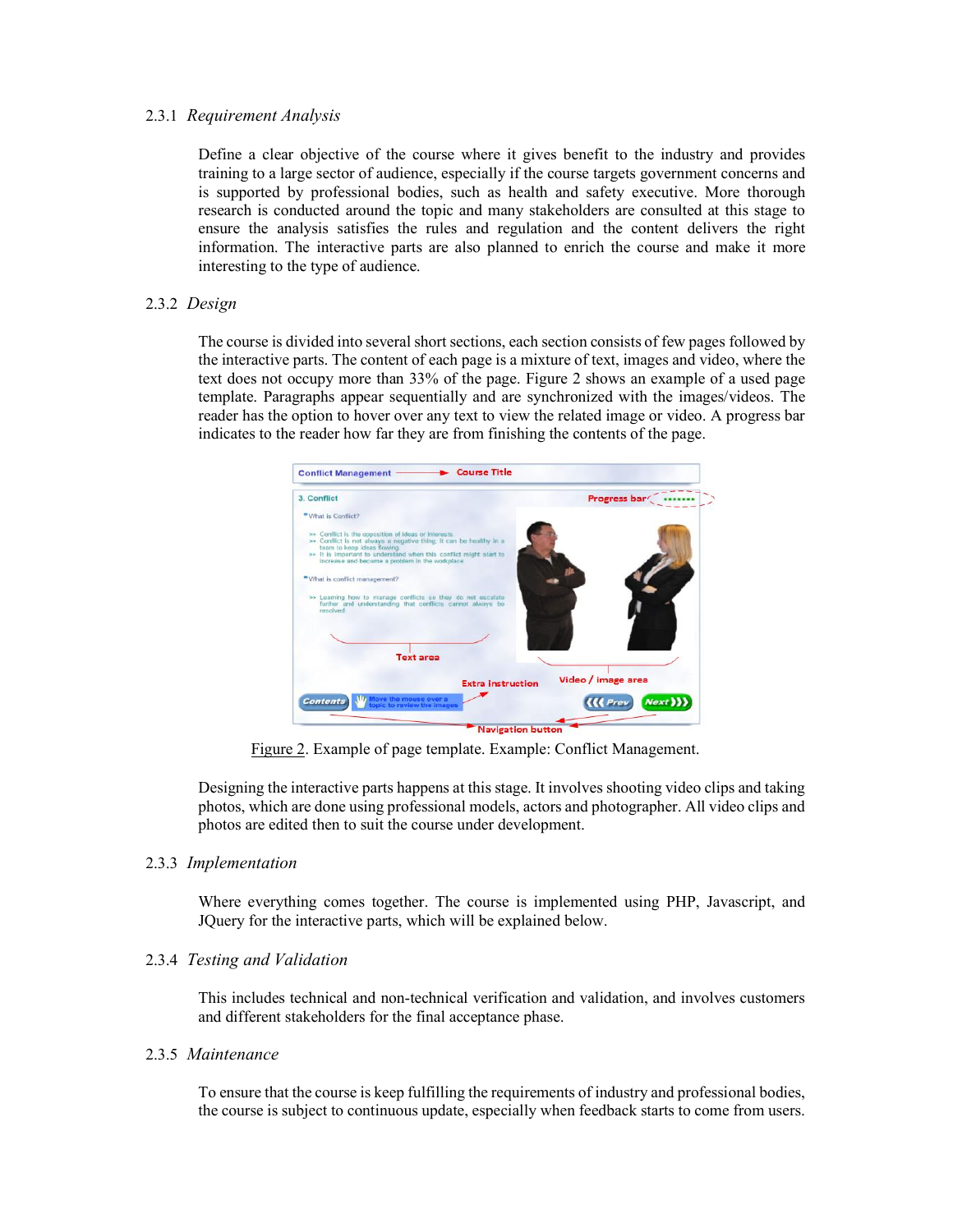# 3. T4L Interactive Methods and Architecture

The interactive features used are what distinguish this online training and make the learning method unique and interesting, compared to other conventional learning methods. After each learning section the trainee will go through some interactive parts to challenge their understanding and reiterate on some important points in the learning material for that section. The trainee can try the right way as well as the wrong way, and with every choice they make a brief explanation appears to comment on their action and the consequences that might happen. It is always advisable that the trainee try all the wrong ways to see the consequences. The used interactive methods are listed below:

- Panoramic training: The trainee can take a tour inside a building or a room, move between buildings / rooms, and click on points of interest to emphasis on some important ideas.
- Drag and Drop: The trainee can drag some objects and drop them in their right or wrong places, or sort objects in a particular order.
- Using arrows: The trainee clicks on different arrows (up/down, front/back, and right/left) to change the value of some parameters and experience the right and wrong ways. Figure 3 gives an example of using arrows from a Manual Handling course.
- Video clips: These are short clips (3 minutes maximum) and they are coupled with text and narrative to explain some important concept in a visual way.
- Quizzes: Come as multiple choice questions or True/False. Again, with every answer the trainee chooses comes an explanation.
- Cyber tutor: is virtual character that is used to comments on the learning material, explain particular points and emphasis on important issues. The cyber tutor can be seen as an alternative way to provide a trainer for the course. The trainee has the option to skip the cyber tutor section is they wish. Figure 4 shows an example of Cyber Tutor from Theft by Deception course.
- Click to activate: The trainee clicks on some points of interest to fire up extra explanation.
- Combination of different interactive features together for larger scenarios.



Figure 3. Using arrows to show the right / wrong ways of carrying a load. Manual Handling Course.



The criminals are generally credible confident and professional and they want to give the delivery person the impression that they are associated with the delivery address.



Figure 4. Using Cyber Tutor to provide extra explanation and emphasis on some important points. Theft by Deception course.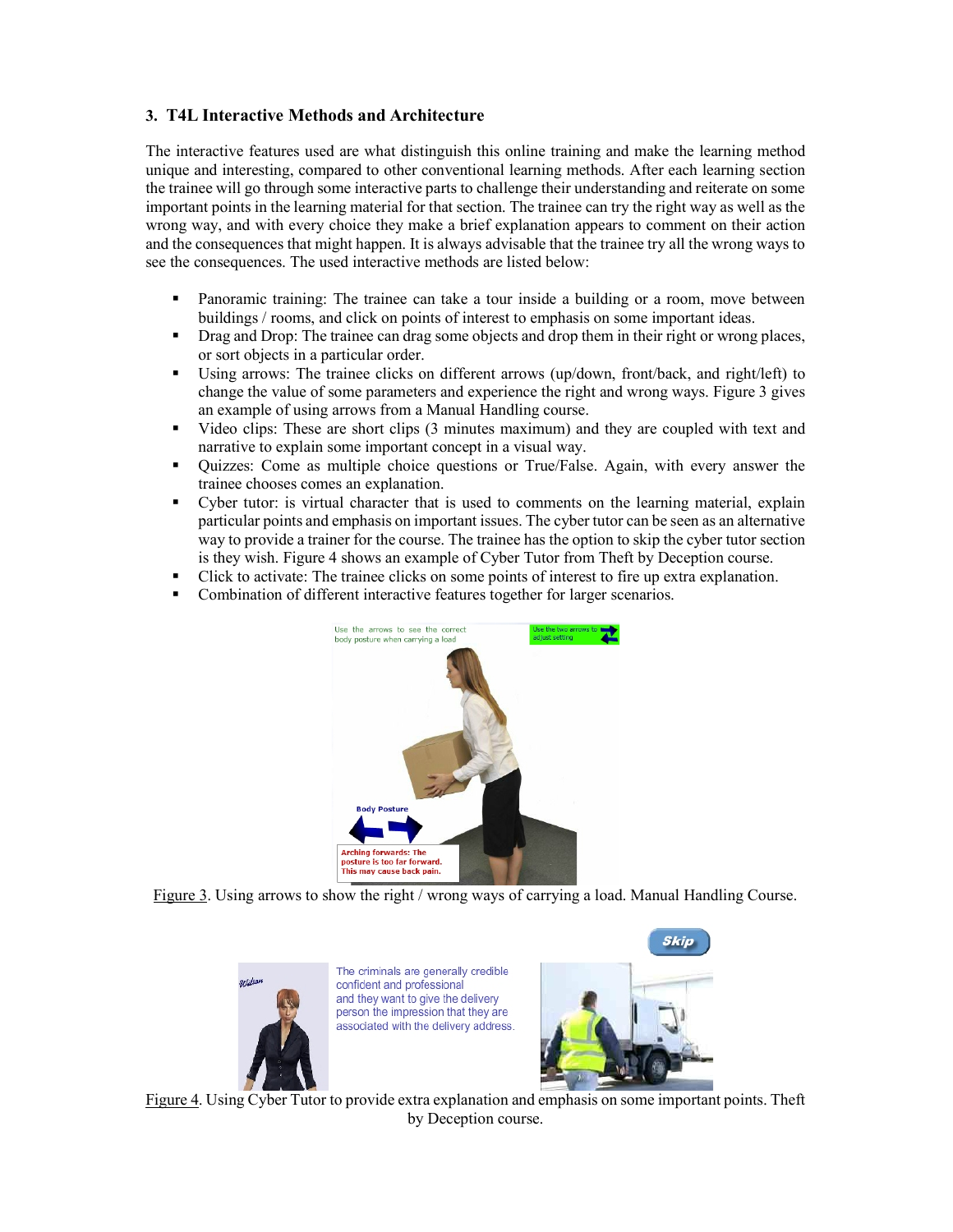#### 4. Evaluation Study

We conducted an evaluation study in 2016-2017 with employees of three large companies in the UK, aged between 21-69 years old. The sample size recruited was: Company A: 333, Company B: 597 and Company C: 126. The company names are anonymised in the interest of discretion. Taking into consideration the type of the audience, the courses were designed to be short and interactive. The estimated time to finish the training part for the courses, including the interactive sections, was between 30 minutes to 50 minutes. Once a course became longer than 60 minutes, the chances of a trainee completing the course was reduced. For these training courses, the training part was independent from the test, and a trainee could take the test any time once they logged in. Figure 5 shows the average time taken to finish the training part by trainees for some of the courses. It is between 35 minutes, for Display Screen Equipment (DSE) course, and 45 minutes for Hijacking course.





To address our research question, we also logged the progress percentage as part of studying the performance of the trainees. Companies tended to concentrate on few courses that were of important to them, and asked their employees to do those particular courses. Figure 6 shows the progress of finishing the training parts by the employees, where 100% means the employee finished the training part, 25% the employee went through only 25% of the training material, and so on. As it can be seen, more than 90% of the employees completely finished the training parts for the courses of their interest. We also conducted a subjective evaluation, results of which showed that the participants enjoyed interacting with the portal and 80% strongly agreed that it was user friendly.



Figure 6. Course progress of finishing the training part for three companies A, B and C.